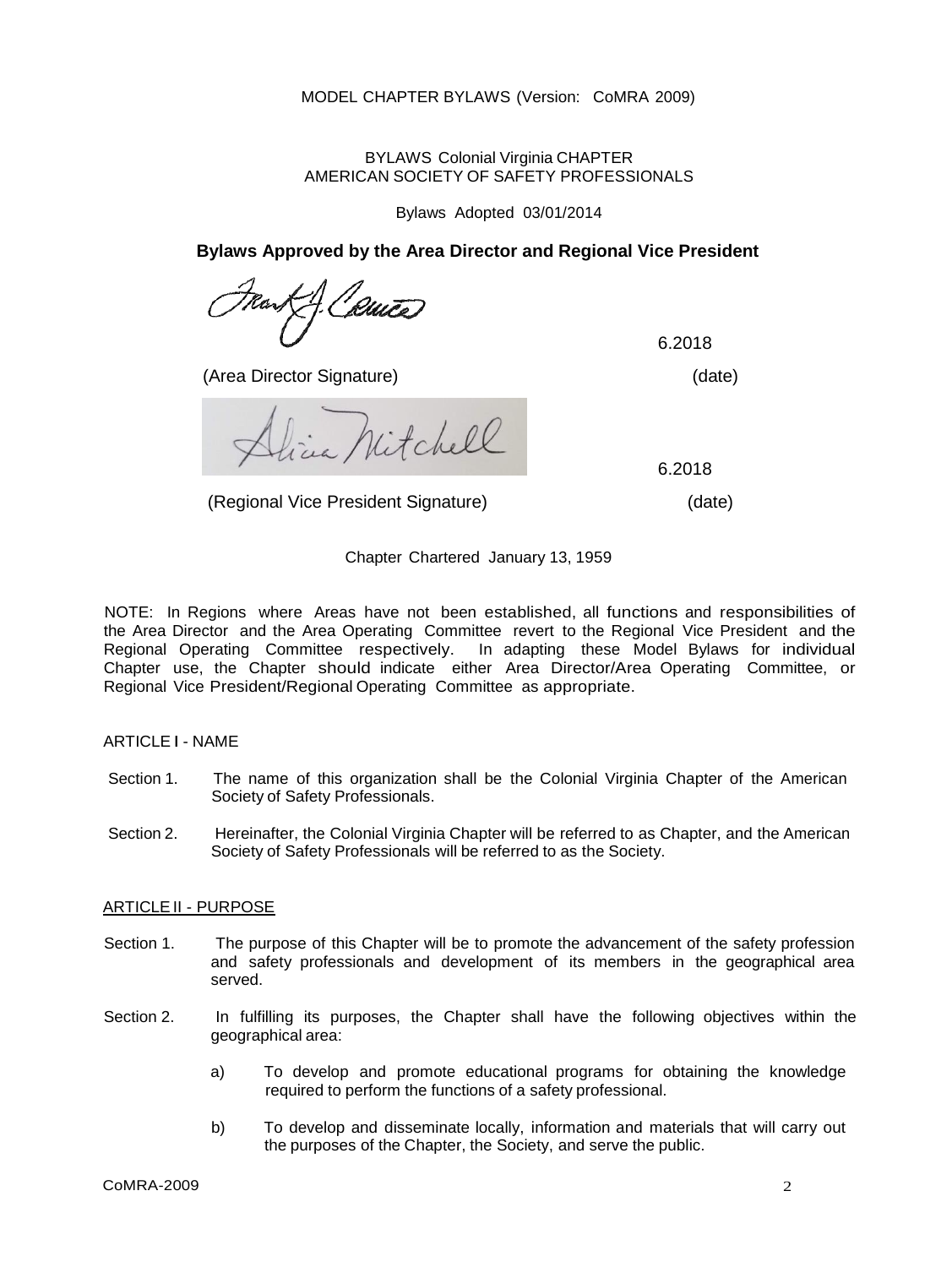- c) To provide and/or support forums for the interchange and acquisition of professional knowledge among its members.
- d) To foster liaison with local organizations of related disciplines.
- e) To inaugurate and implement programs and projects that are consistent with the purposes of the Chapter and the Society.f) To conduct Chapter affairs in a manner that will reflect the standards, purposes and objectives of the Society.

#### ARTICLE Ill - MEMBERSHIP

- Section 1. Membership in the Chapter is open to those individuals who are members of the Society in good standing and who are located within the Chapter's geographical area or request membership in it. All members of the Chapter shall be members of the Society.
- Section 2. Membership is personal and not transferable.
- Section 3. All Chapter members are eligible to vote on all matters submitted to the Chapter membership.

## ARTICLE IV- ORGANIZATION

- Section 1. The Chapter is a not-for-profit organization chartered by the Society for the purpose of carrying out the objectives of the Society in its geographical area. It shall operate in accordance with Society Bylaws.
- Section 2. In order to maintain its Charter, the Chapter shall have a minimum of 25 active members. The Chapter is located in the North Area of Region VI, and the Chapter's geographical area is defined as follows:
- Section 3. Albemarle County (Batesville 22924, Charlottesville 22901, 22909, 22911, Covesville 22931, Crozet 22932, Earlysville 22936, Esmont 22937, Free Union 22940, Greenwood 22943, Howardsville 24562, Ivy 22945, Keene 22946, Keswick 22947, North Garden 22959, Scottsville 24590, White Hall 22987),

Amelia County (Amelia Court House 23002, Jetersville 23083, Mannboro 23105),

Appomattox County (Appomattox 24522, Evergreen 23939, Pamplin 23958, Sprout Spring 24593),

Brunswick County (Alberta 23821, Brodnax 23920, Dolphin 23843, Ebony 23845, Freeman 23856, Gasburg 23857, Lawrenceville 23868, Meredithville 23873, Rawlings 23876, Valentines 23867, Warfield 23889, White Plains 23893),

Buckingham County (Arvonia 23004, Buckingham 23921, Dillwyn 23936, New Canton 23123),

Caroline County (Bowling Green 22427, Bowling Green 22428, Corbin 22446, Ladysmith 22501, Milford 22514, Port Royal 22535, Rappahannock Academy 22538, Ruther Glen 22546, Sparta 22552, Woodford 22580),

Charles City County (Charles City 23030, Ruthville 23147),

Charlotte County (Charlotte Court House 23923, Cullen 23934, Drakes Branch 23937, Keysville 23947, Phenix 23959, Randolph 23962, Red House 23963, Red Oak 23964, Saxe 23967, Wylliesburg 23976),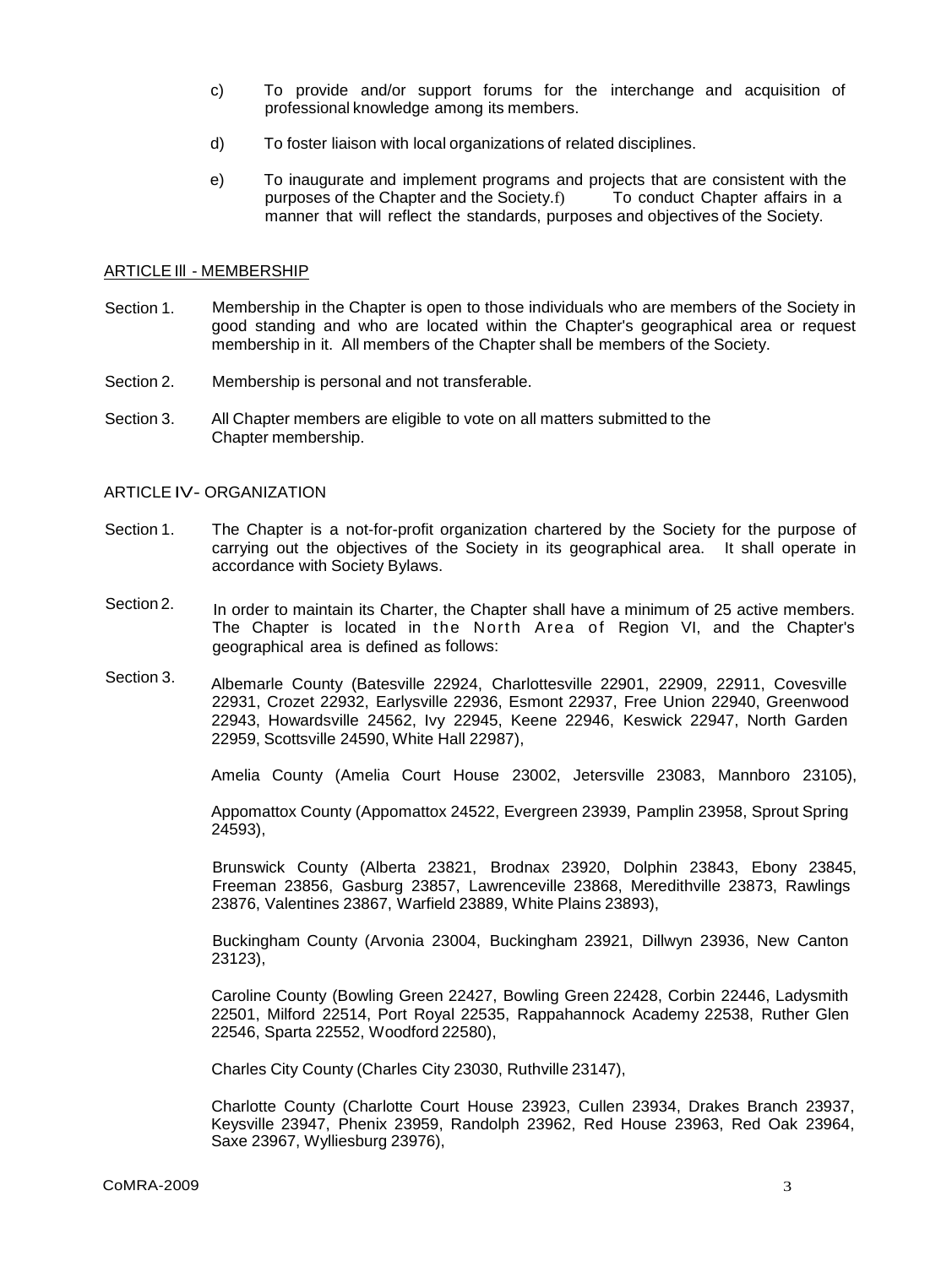Chesterfield County (Chester 23831, Chester 23836, Chesterfield 23832, 23838, Midlothian 23112, Midlothian 23113, Moseley 23120, Richmond 23234, Richmond 23235, Richmond 23236, Richmond 23237, Richmond 23297),

Cumberland County (Cartersville 23027, Cumberland 23040),

Dinwiddie County (Ammon 23822, Carson 23830, Church Road 23833, Dewitt 23840, Dinwiddie 23841, Ford 23850, McKenney 23872, Sutherland 23885, Wilsons 23894),

Essex County (Caret 22436, Center Cross 22437, Champlain 22438, Dunnsville 22454, Hustle 22476, Laneview 22504, Loretto 22509, Miller's Tavern 23115, Tappahannock 22560),

Fluvanna County (Bremo Bluff 23022, Fork Union 23055, Kents Store 23084, Palmyra 22963, Troy 22974),

Goochland County (Beaumont 23014, Columbia 23038, Crozier 23039, Fife 23054, Goochland 23063, Gum Spring 23065, Hadensville 23067, Maidens 23102, Manakin Sabot 23103, Oilville 23129, Richmond 23238, Sandy Hook 23153, State Farm 23160),

Greene County (Dyke 22935, Quinque 22965, Ruckersville 22968, Stanardsville 22973),

Greensville County (Jarratt 23867, Jarratt 23870, Skippers 23879),

Halifax County (Alton 24520, Clover 24534, Cluster Springs 24535, Crystal Hill 24539, Halifax 24558, Nathalie 24577, Republican Grove 24585, Scottsburg 24589, South Boston 24592, Vernon Hill 24597, Virgilina 24598),

Hanover County (Ashland 23005, Beaverdam 23015, Doswell 23047, Hanover 23069, Mechanicsville 23111, Mechanicsville 23116, Montpelier 23192, Rockville 23146, Studley 23162),

Henrico County (Glen Allen 23058, Glen Allen 23059, Glen Allen 23060, Highland Springs 23075, Richmond 23226, Richmond 23227, Richmond 23228, Regency 23229, Richmond 23230, Richmond 23231, Ridge 23233, Richmond 23242, Richmond 23250, Richmond 23255, Henrico 23280, Richmond 23288, Richmond 23289, Richmond 23294, Sandston 23150),

King & Queen County (Bruington 23023, K&Q Court House 23085, Little Plymouth 23091, Mascot 23108, Mattaponi 23110, Newtown 23126, Saint Stephens Church 23148, Shacklefords 23156, Stevensville 23161, Walkerton 23177),

King William County (Aylett 23009, King William 23086, Manquin 23106, West Point 23181),

Lancaster County (Irvington 22480, Kilmarnock 22482, Lancaster 22503, Lively 22507, Merry Point 22513, Mollusk 22517, Marattico 22523, Nuttsville 22528, Weems 22576, White Stone 22578),

Louisa County (Bumpass 23024, Louisa 23093, Mineral23117, Trevilians 23170),

Lunenburg County (Dundas 23938, Fort Mitchell 23941, Kenbridge 23944, Lunenburg 23952, Victoria 23974),

Madison County (Aroda 22709, Banco 22711, Brightwood 22715, Etlan 22719, Graves Mill 22721, Haywood 22722, Hood 22723, Leon 22725, Locust Dale 22948, Madison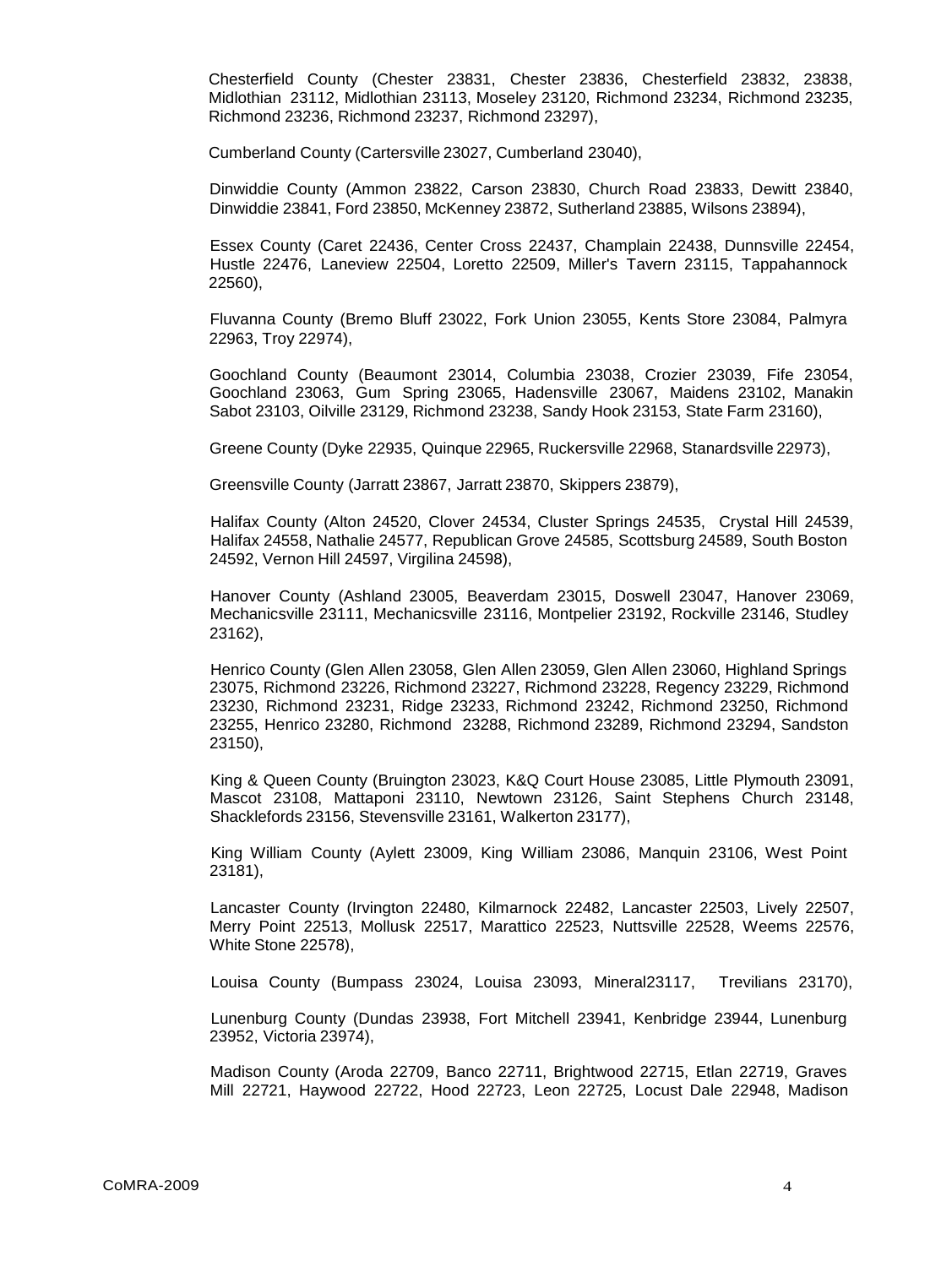22727, Madison Mills 22953, Oakpark 22730, Pratts 22731, Radiant 22732, Rochelle 22738, Syria 22743, Wolftown 22748, Woodberry Forest 22989),

Mecklenburg County (Baskerville 23915, Boydton 23917, Bracey 23919, Buffalo Junction 24529, Chase City 23924, Clarksville 23927, La Crosse 23950, Nelson 24580, Skipwith 23968, South Hill 23970),

Middlesex County (Christchurch 23031, Church View 23032, Deltaville 23043, Hardyville 23070, Hartfield, 23071, Jamaica 23079, Locust Hill 23092, Saluda 23149, Topping 23169, Urbanna 23175, Wake 23176, Water View 23180),

New Kent County (Barhamsville 23011, Lanexa 23089, New Kent 23124, Providence Forge 23140, Quinton 23141),

Northumberland County (Burgess 22432, Callao 22435, Edwardsville 22456, Heathsville 22473, Lottsburg 22511, Ophelia 22530, Reedville 22539, Wicomico Church 22579),

Nottoway County (Blackstone 23824, Burkeville 23922, Crewe 23930, Nottoway 23955),

Orange County (Barboursville 22923, Burr Hill 22433, Gordonsville 22942, Locust Grove 22508, Montpelier Station 22957, Orange 22960, Rhoadesville 22542, Somerset 22972, Unionville 22567),

Powhatan County (Macon 23101, Powhatan 23139),

Prince Edward County (Farmville 23901, Green Bay 23942, Hampden-Sydney 23943, Meherrin 23954, Prospect 23960, Rice, 23966),

Prince George County (Disputanta 23842, Fort Lee 23801, Prince George 23875),

Richmond County (Farnham 22460, Haynesville 22472, Richmond 23266, Sharps 22548, Village 22570, Warsaw 22572),

Spotsylvania County: (Fredericksburg 22407, Fredericksburg 22408, Partlow 22534, Spotsylvania 22553, Thornburg 22565),

Sussex County (Stony Creek 23882, Sussex 23884, Wakefield· 23888, Waverly 23890, 23891, Yale 23897),

Westmoreland County (Coles Point 22442, Colonial Beach 22443, Hague 22469, Kinsale 22488, Montross 22520, Mount Holly 22524, Oldhams 22529, Sandy Point 22577, Stratford 22558, Zacata 22581);

and the Individual Localities and Zip Codes for the:

City of Charlottesville (22902, 22903, 22904, 22905, 22906, 22907, 22908, 22910),

City of Colonial Heights (23834),

City of Emporia (23847),

City of Hopewell (23860),

City of Petersburg (23803, 23804, 23805, 23806),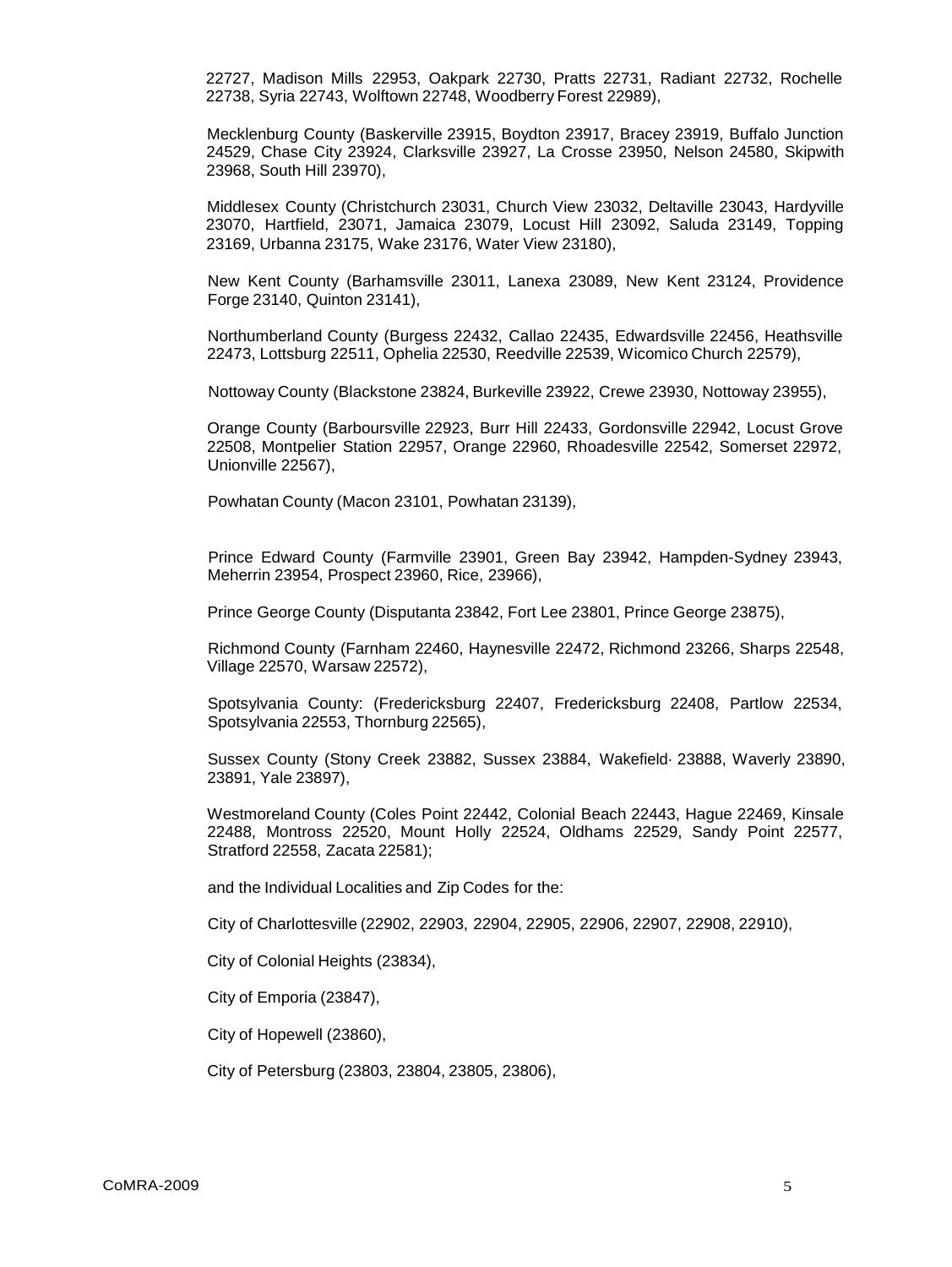City of Richmond (23218, 23219, 23220, 23221, 23222, 23223, 23224, 23225, 23232, 23240,23241,23249,23260,23261,23269,23270,23272,23273,23274,23275,23276, 23278,23279,23282,23284,23285,23286,23290,23291, 23292,23293,23298),

University of Richmond (23173)

- Section 4. An Executive Committee shall be responsible for the operation and management of the Chapter. It shall be responsible for the supervision and care of all property, have full authority to commit the Chapter to action in consonance with resolutions adopted at meetings of the Chapter, and may cooperate with other organizations on such basis that will not impair the ability of the Chapter to pursue its purposes independently.
- Section 5. The Executive Committee shall consist of the Elected Officers, and Membership Chair, Program Chair, and Communications Chair.
- Section 6. Each major objective as listed in Article II, Section 2 of these Bylaws shall be under the supervision of either a Chapter officer or an appointed Committee Chairperson.
- Section 7. The Chapter President is the voting representative for the Chapter at the Area Operating Committee or Regional Operating Committee meetings. A Professional Member or Member who is an elected officer of the Chapter may serve instead of the President if so designated in writing to the Area Director or Regional Vice President.
- Section 8. Chapter officers shall be elected by members of the Chapter.
- Section 9. The Chapter activity year shall be from July 1 to June 30.

## ARTICLE V- OFFICERS

- Section 1. Elected officers of the Chapter shall be:
	- a) President
	- b) President-Elect **(and/or Vice President(s) and/or First Vice President)**
	- c) Secretary
	- d) Treasurer
	- e) Delegate(s) to the Society House of Delegates
- Section 2. Each elected Chapter officer shall be a Society member for one year prior to taking office; exceptions must be approved by the Regional Vice President. However, only a Professional Member or Member may hold the offices of President, President-Elect, or Delegate to the House of Delegates.
- Section 3. The President shall:
	- a) Preside at regular and special meetings of the Chapter Executive Committee and the membership.
	- b) Represent the Chapter at meetings of other organizations where official representation of the Chapter is desirable.
	- c) Be a representative for the Chapter at the Area Operating Committee or Regional Operating Committee meetings.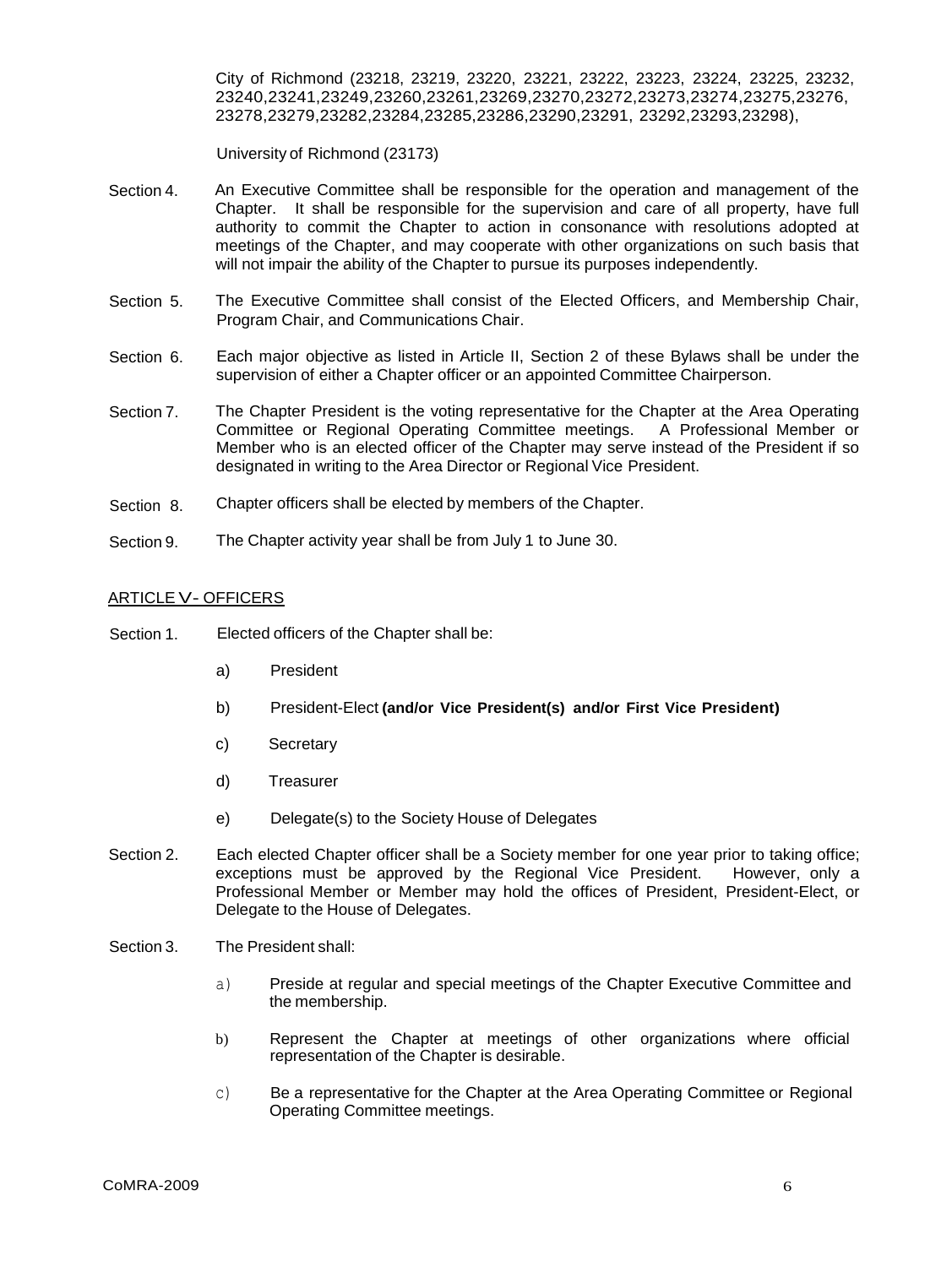- d) Provide leadership for programs and activities for the Chapter during the term of office.
- e) Appoint such committees as are necessary to implement the objectives of the Chapter.
- f) Submit a completed Chapter Stars application to the Area Director or Regional Vice President and Society Headquarters by August 15.
- g) Submit the names of Chapter officers and delegate(s) elected for the ensuing year annually by May 31 to the Area Director, the Regional Vice President and Society Headquarters.
- Section 4. The President-Elect (or Vice President or First Vice President) shall:
	- a) Succeed to the office of the President and carry out its duties if the President is unable to serve.
	- b) Assume responsibilities for the work of Committees as assigned by the President.
- Section 5. The Secretary shall:
	- a) Maintain Chapter records and correspondence.
	- b) Record and distribute minutes of Chapter meetings and Chapter Executive Committee meetings.
	- c) Notify Chapter members about meetings.
	- d) Retain Custody of the Chapter Charter.
	- e) Assume the duties of the Treasurer as necessary.
- Section 6. The Treasurer shall:
	- a) Maintain all financial records of the Chapter.
	- b) Supervise the receipt and disbursement of funds as directed by the Chapter Executive Committee.
	- c) Maintain Chapter funds in a depository approved by the Chapter Executive Committee.
	- d) Submit a completed Chapter Dues Report by March 1 and to Society Headquarters.
	- e) Complete the Chapter's audited income & expense statement and any IRS tax documents for the fiscal year ending March 31. Transmit fiscal report and any tax documents on or before May 31 to Society Headquarters.
	- f) Assume the duties of the Secretary as necessary.
- Section 7. The Delegate(s) to the Society House of Delegates shall:
	- a) Operate in accordance with House of Delegates Operating Procedures and Society Bylaws.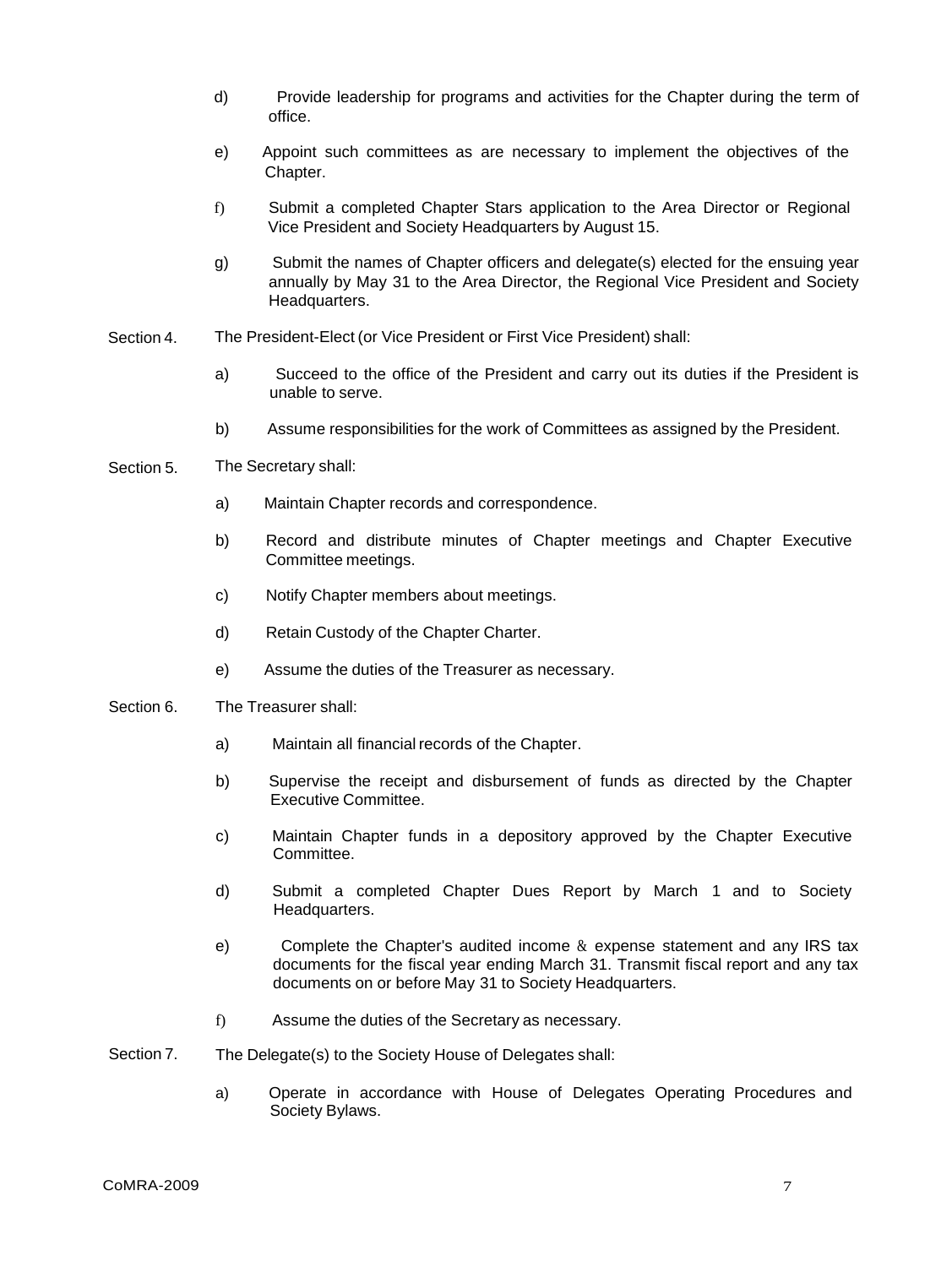b) Keep the Chapter informed of House of Delegates actions and proposed actions. c)

Act on House of Delegates mail ballots on behalf of the Chapter.

RTICLE VI- NOMINATION AND ELECTION OF OFFICERS

Section 1. The most recent immediate Past President available to serve shall be the Chairperson of the Nominations & Elections Committee. The Committee, including the Chairperson, will consist of no less than three (3) nor more than (5) members. One member shall be selected by the current Chapter President and the balance by the Committee Chairperson. Officers serving in positions that succeed to the next chapter officer level may serve on the Nominations & Elections Committee. Newly nominated candidates and candidates for non-succeeding officer positions may not serve on the Nominations & Elections Committee.

> Selection of the Committee Members shall be completed no later than the first Executive Committee meeting of each calendar year and duly recorded. The full final Nominations & Elections Committee must approve the slate of officer candidates.

- Section 2. The Nominations & Elections Committee shall select qualified candidates for all elective offices. Candidates' names and qualifications shall be published and distributed to the Chapter membership at least 60 days in advance of the election.
- Section 3. Chapter members may submit a signed petition nominating an individual for elective office. The petition will require 10 signatures to be valid. The petition shall be accompanied by a written acceptance by the nominee(s) and shall be submitted to the Chairperson of the Nominations & Elections Committee 30 days in advance of the election. The names and qualifications of such nominees shall be published and distributed to the membership at least 15 days prior to the election.
- Section 4. The term of elected Chapter officers shall be July 1 to June 30.
- Section 5. Election of officers for the ensuing year shall be held at the May meeting in attendance of a quorum. If there is more than one candidate for any office, election shall be by secret ballot (written or electronic). If there is only one candidate for an office, election may be by voice vote.
- Section 6. In the event a quorum is not present at the meeting a special mail or electronic ballot will be sent to the Chapter Members and a return of at least 40 votes or 20% of the Chapter membership is required. The ballot process should take less than 30 days with at least 15 days as a minimal period for response from the members and shall provide for an anonymous voter response.
- Section 7. Removal of elected Chapter officers shall be by a 2/3 vote of the Elected Chapter officers at any regular or special board meeting at which a quorum of the board is present or by Chapter members at any regular or special meeting at which a quorum of the chapter is present. Upon presentation of a signed petition from 10 voting members of the Chapter, the Chapter Executive Committee shall be obligated to review the validity of the petition and investigate the circumstances. Committee Chairpersons appointed by elected officers or the Chapter Executive Committee may be removed by the officer on the Executive Committee who appointed them.
- Section 8. Vacancies in elected Chapter offices shall be filled by the succession designated in the various officer descriptions. If no succession is designated, or the designated successor declines to accept the position, the position shall be filled in the way specified below, according to the position and timing of the vacancy.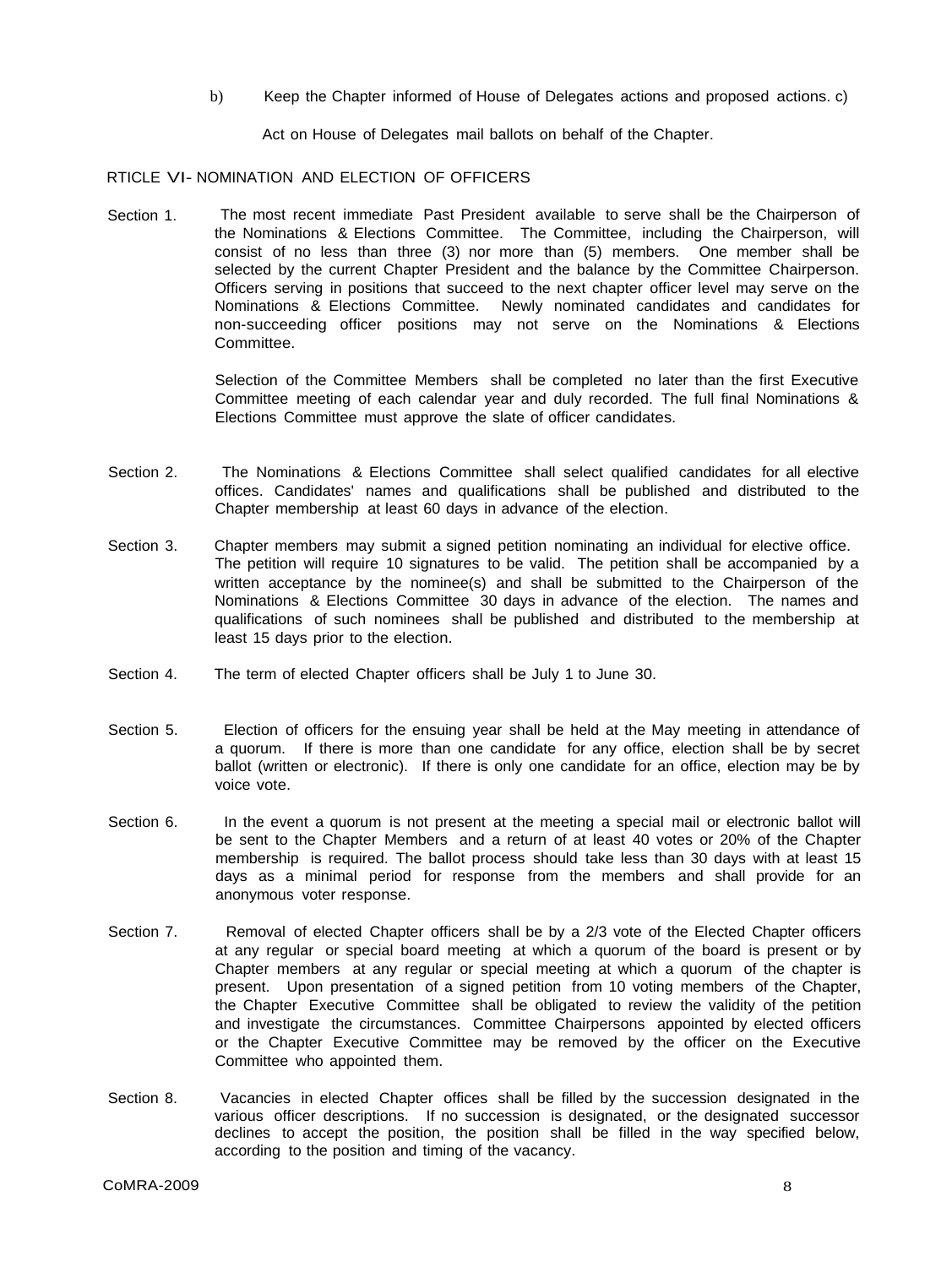- a) Should a vacancy occur in any elected office, including Secretary, Treasurer, Secretary/Treasurer or any others, (Chapters are encouraged to designate specific elected positions), except President or President-Elect, the President shall appoint, with the approval of the Chapter Executive Committee, an eligible member (see Article V, Section 2) to fill the unexpired term of office, giving special consideration to current committee Chairpersons and experienced Chapter leaders who have recently completed their terms of office.
- b) Should a vacancy occur early in the term, in the office of:
	- 1) President, the President-Elect shall succeed to the Presidency. If the President-Elect declines the position, a past President may serve as President for this term upon the approval of the Executive Committee. Otherwise, a special election as specified in b.2 of this section will be considered for filling the seat of President. The President-elect or a special Nominations & Elections committee appointed by the Chapter Executive Committee will be responsible for completing the special election.
	- 2) President-Elect, the President shall:
		- (a) Appoint a special Nominations & Elections Committee.
		- (b) Publish notification of the election and the slated nominees for office at least 15 days in advance of the Chapter meeting at which the election is to be held.
		- (c) Receive at the Chapter meeting any additional nominating petitions as may be rendered, and signed by the number of members specified in Article VI, Section 3.
		- (d) Conduct a voice vote at the Chapter meeting if there is only one nominee, and a written ballot if there is more than one nominee for office.
		- (e) Ensure that the elected candidate assumes office immediately upon election.
- NOTE: This would also apply if the person succeeding to the Presidency did not wish to complete both the remainder of the current term and the term for which he was originally elected.
- c) Should a vacancy occur at mid-term or later, in the office of:
	- 1) President, the President-Elect shall serve the unexpired term of the President in addition to the term for which he was originally elected.
	- 2) President-Elect, if it is not an operational hardship for the Chapter, the position may remain vacant until the next election is conducted. If it is operationally necessary for the Chapter to have a President-Elect, then the position should be filled as noted in this Article and Section, paragraph b) 2).
- Section 9. Vacancies in appointed offices shall be filled for their unexpired term by appointees of the President then in office, with the approval of the Chapter Executive Committee.
- Section 10. Inability to serve: If after the election, but prior to taking office, an officer is unable to serve for any reason, the vacancy shall be filled in the manner set forth in this Article.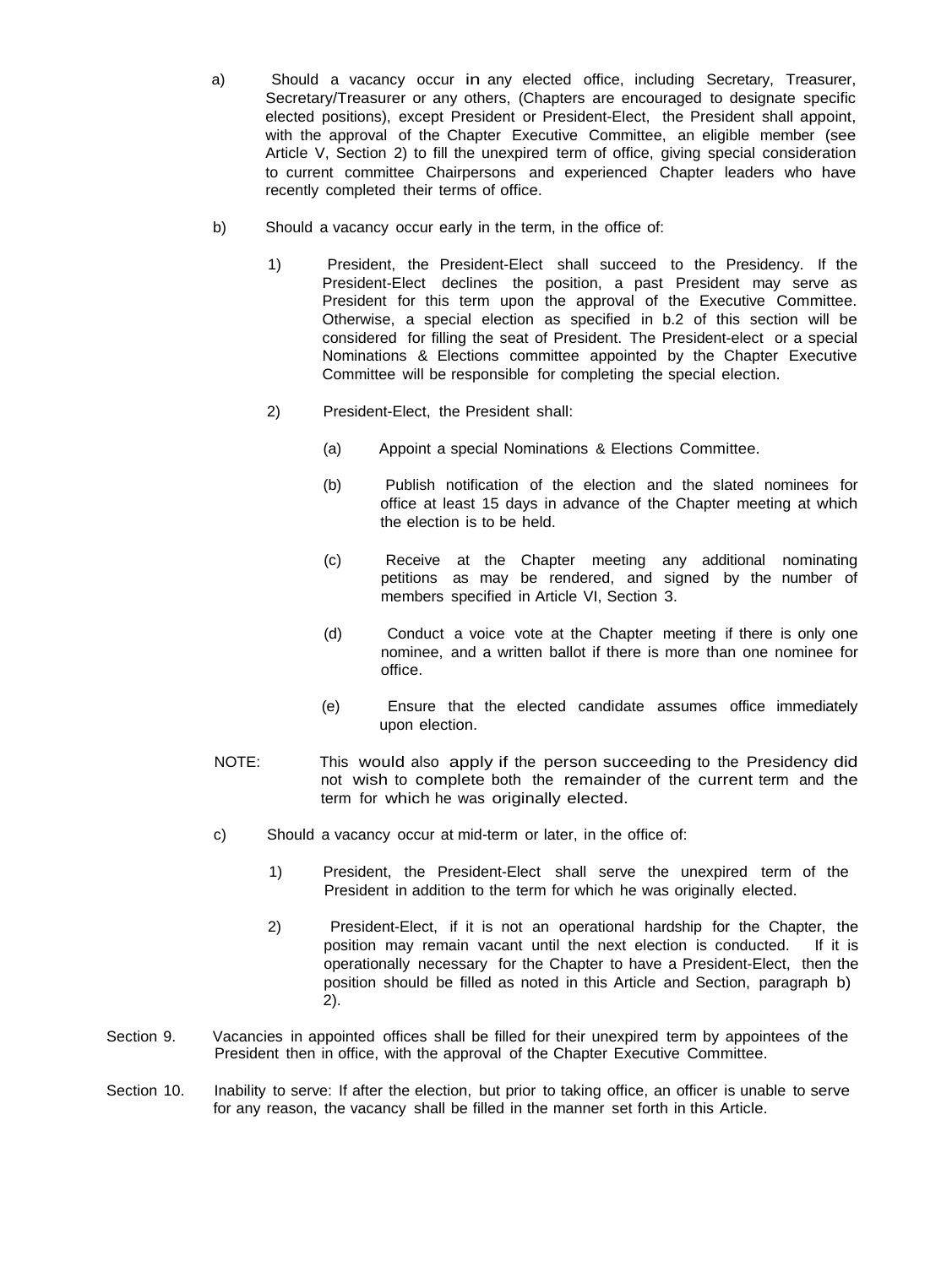#### ARTICLE VII -SECTIONS

- Section 1. Sections may be formed by Chapters to serve 10 or more dues-paying (or emeritus) Chapter members whose geographical location, within the Chapter area, constitutes an inconvenience to participate in Chapter affairs, and whose number is insufficient to permit formation of a new Chapter. The Section shall operate in accordance with Society and Chapter Bylaws.
- Section 2. The group must petition the Chapter Executive Committee to form a Section of the Chapter.
	- a) The petition should outline:
		- 1. Name of the Section.
		- 2. Territory the Section will encompass.
		- 3. Number of members currently in the territory.
		- 4. Plans for meetings to be held and the nature of the program.
		- 5. Justification for the creation of the Section.
		- 6. Any dues arrangements between the Chapter and the Section.
		- 7. Submit a copy of Section Bylaws (See Model Section Bylaws)
	- b) Sections must meet the approval of the Chapter's Executive Committee, the Area Operating Committee and the Regional Operating Committee.
- Section 3. Section members shall elect a Chairperson and a Secretary/ Treasurer and must abide by the Bylaws of the Chapter.
	- a) The Chairperson shall be a Professional Member or Member. The Chairperson of an authorized Section shall be invited to attend all meetings of the Chapter Executive Committee, and shall attend at least two, as a non-voting participant.
	- b) By April 30 of each Chapter year, the Section Chairperson shall submit a summary report of Section activities and a financial report to the Chapter President and the Area Director or Regional Vice President.
	- c) The Section Secretary/Treasurer shall keep records of meetings, sending copies to the Chapter Secretary; notify members of meetings; retain the Section Charter; maintain such financial records as are necessary and keep the Chapter Officers informed of the Section's financial status. The Chapter shall remit at least 30% of Chapter dues of Section members to the Section for its use.
	- d) The Chairperson of the Section shall appoint a Nominations & Elections Committee annually to select nominees for the offices of Chairperson and Secretary/Treasurer for the year beginning July 1. Both officers' terms shall be for one year beginning July 1. Election of these officers shall be held at a Section meeting prior to July 1.
	- e) If the Section ceases to function as a viable organization, the Chapter Executive Committee, after investigation, may recommend its dissolution to the Area Operating Committee and/or Regional Operating Committee, and any funds in the Section Treasury shall be remitted to the Chapter for Chapter use.
	- f) Student Members attending an educational institution may join together to form a Student Section of the Chapter within whose boundary the institution lies. (See Model Student Section Bylaws)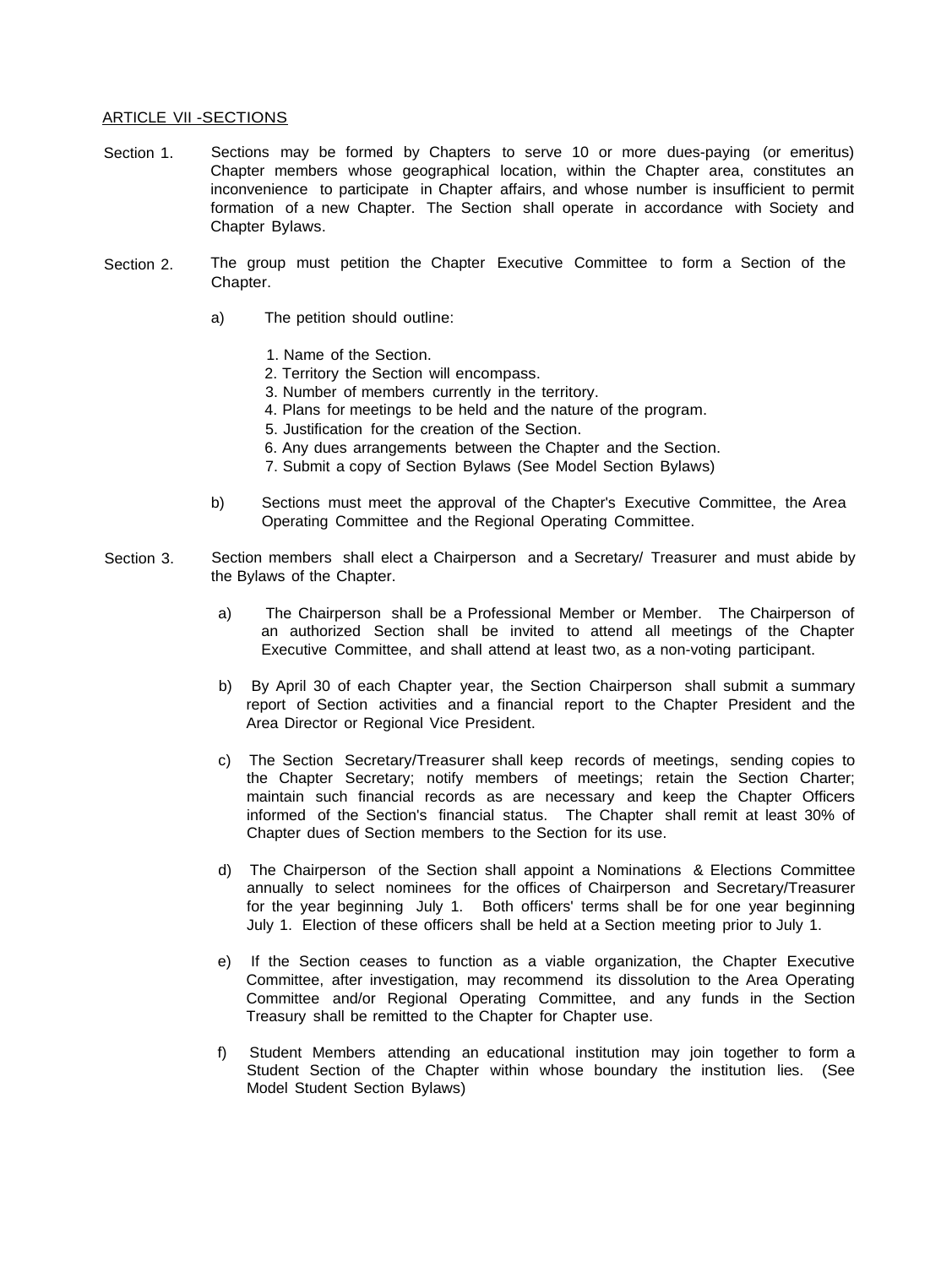## ARTICLE VIII -DUES

- Section 1 11. Each member, except Students, EmeriEach member, except Students, Emeritus and Honorary Members, shall be assessed annual Chapter dues as determined by Chapter members, in addition to Society dues.
- Section 2. All Society and Chapter dues shall be paid annually in advance by the anniversary of each member's election date.
- Section 3. Chapter dues shall be determined by vote of the Chapter membership at any regular or special meeting where a quorum is present. All Chapter members shall be notified at least 30 days in advance regarding dues proposals.

## ARTICLE IX - MEETINGS

- Section 1. Chapters shall meet at least six times per year and four of the meetings shall be technical meetings. Technical meetings are those that define or discuss methods, procedures, systems, devices and/or standards toward the reduction, control or elimination of hazardous exposures to people, property or the environment, and which foster the technical, scientific, and managerial knowledge and skills of attendees.
- Section 2. Special meetings of members may be called by the Chapter Executive Committee. The notice calling such a meeting shall state the purpose of the meeting; such notice to be sent to each member at least two weeks in advance.
- Section 3. A majority of the Executive Committee present at a board meeting shall constitute a quorum. 15 Chapter members and at least one elected member of the Chapter Executive Committee shall constitute a quorum at any regular or special Chapter meeting. In the event the Chapter does not attain a quorum at the next Chapter meeting, an e-ballot may be sent to the Chapter to approve by-law amendments.
- Section 4. The latest edition of Robert's Rules of Order Newly Revised shall govern the transaction of business at all meetings of the Chapter unless otherwise provided in these Bylaws.
- Section 5. Executive Committee meetings shall be conducted at least six times per year and the Chapter President will preside over the meeting. These meetings are necessary for managing the chapter including finance reports, strategic plans, governmental affairs, membership growth and other business items needed to manage the Chapter successfully. RTICLE X- MISCELLANEOUS
- Section 1. The Chapter may be dissolved by Chapter members in the following manner:

a) A resolution to dissolve the Chapter shall be acted upon at a meeting of the Chapter Executive Committee. The resolution shall set forth the reasons for dissolution.

b) Within 30 days following the Chapter Executive Committee action, a mail or email ballot shall be sent to all Chapter members setting forth the reasons for the dissolution. Thirty (30) days after the ballots are mailed, they shall be counted by the Chapter Executive Committee. A twothirds (2/3) vote is required for approval of the action.

c) Upon the adoption of the resolution to dissolve, the officers shall carry out the dissolution of the Chapter in conformance with applicable laws and Society Bylaws.

Section 2. If a Chapter Executive Committee no longer exists or conditions preempt the implementation of the preceding Section, a Chapter member may make a recommendation for dissolving a Chapter to the Regional Vice President and Area Director for their review. Upon the approval of the Area Operating Committee and the Regional Operating Committee, the recommendation will be forwarded to the Society Board of Directors.